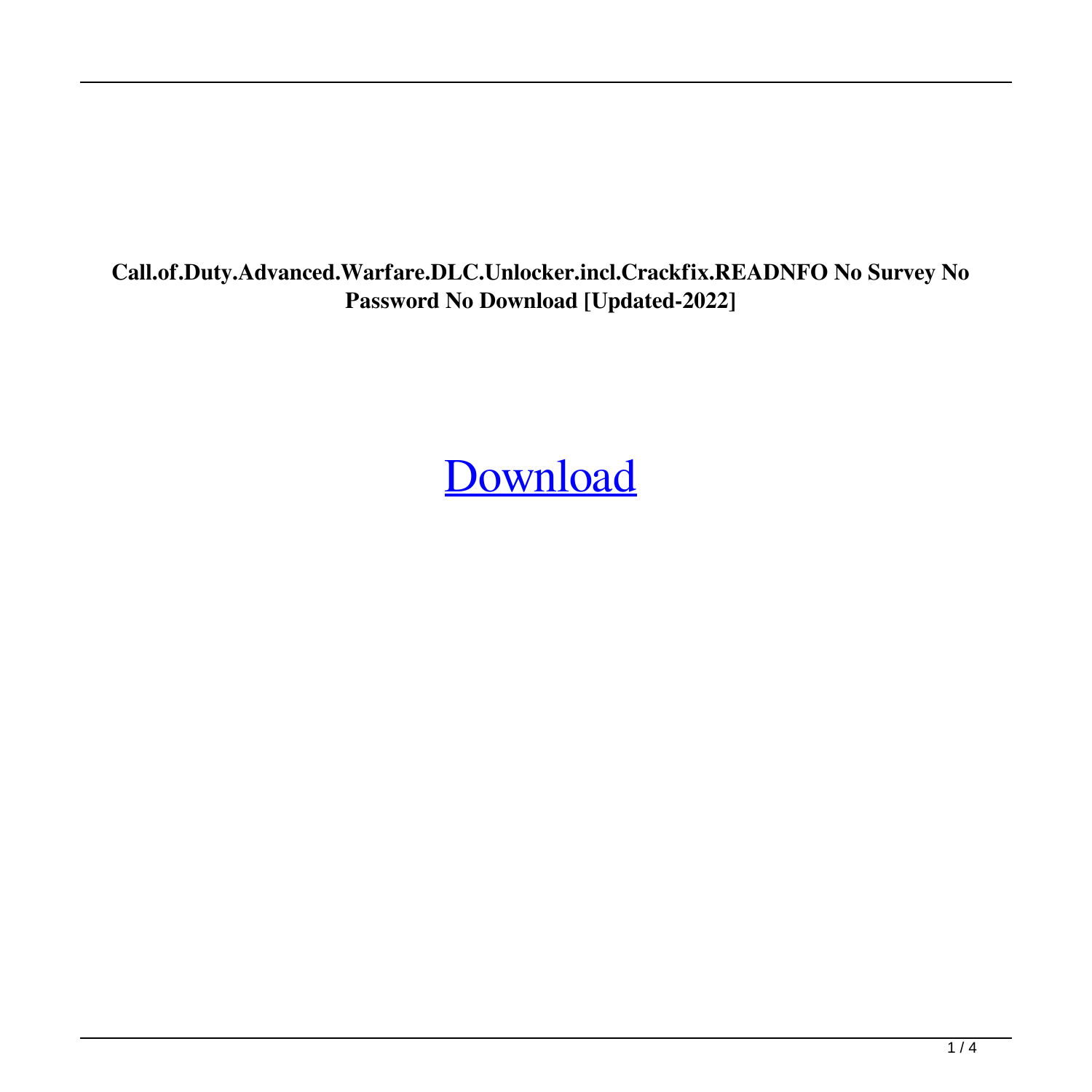

iphone or android. the most important feature is, while playing, you can click on the controller to switch to the analog stick. it does have a few minor bugs, but if you like dlc battle packs, and would like to play online, the times up for you!Q: SharePoint OData query with ";" separator I'm trying to write an OData query to return documents in a sitecollection. The query below works when used with a wildcard character. For example, if I want to return documents where the document name ends in a particular phrase, I'd do this: api/web/lists/getbytitle('My

Documents')/items?\$filter=endswith(DocName,'my phrase') I'd like to write a query that allows me to specify a ":" separator, for example, that would allow me to return documents where the title ends with "my phrase:xyz". I tried adding a quote around the ":" separator, and the query returns no results: \_api/web/lists/getbytitle('My Documents')/items?\$filter=endswith(DocName, '"my phrase:"xyz') Is there a way to escape ":" in an OData query? I tried using backslash, but it didn't work either: \_api/web/lists/getbytitle('My

Documents')/items?\$filter=endswith(DocName,'my phrase\:xyz') A: You can't escape a ":". It's a special character in a regular expression. \_api/web/lists/getbytitle('My Documents')/items?\$filter=endswith(DocName,'my phrase:"xyz') Notice the quotes around "my phrase" are not "regular quotes", but "regex quotes". They tell the query to interpret "my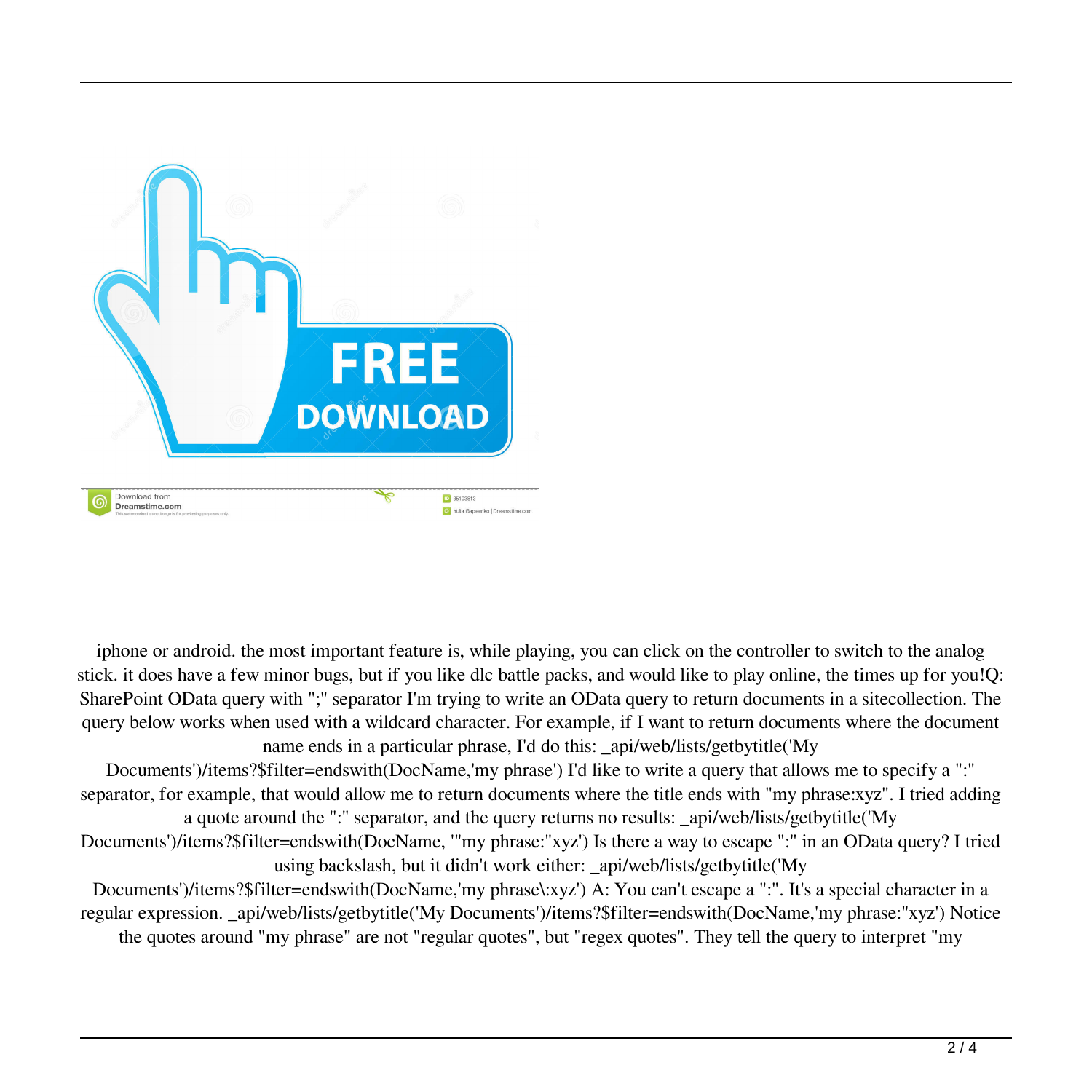phrase:xyz" as a regex expression instead of a literal string. So the result is the same as if you didn't escape the colon: endswith(DocName,'my phrase:xyz') Q: ASP.NET MVC customize error message I'm developing a ASP.NET MVC application, and in the case the application encounters an exception I need to show a customized message and not the standard MVC error page. My problem is, how